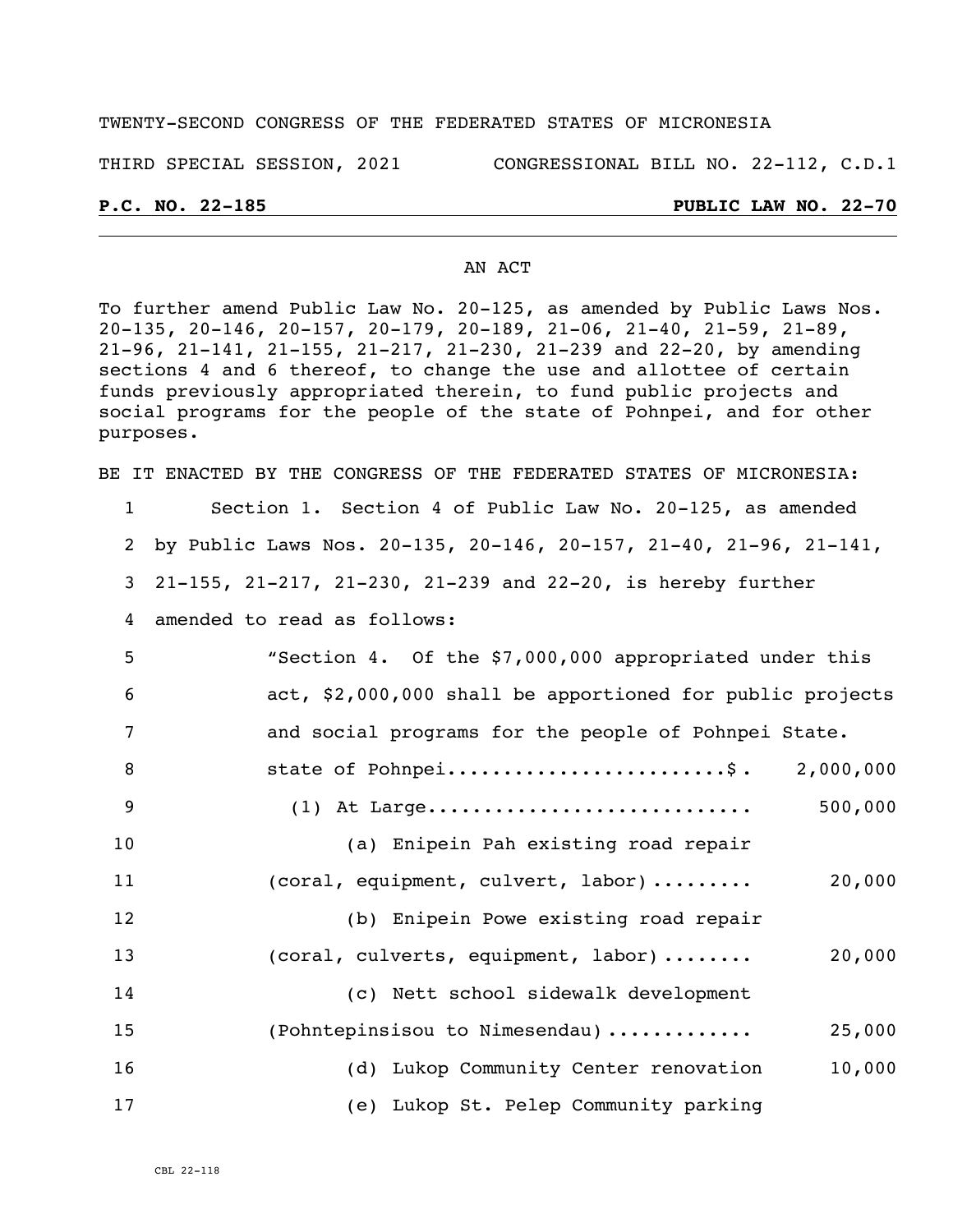| $\mathbf{1}$   |                                           | 5,000     |
|----------------|-------------------------------------------|-----------|
| $\overline{2}$ | (f) Madolenihmw Enipoas to Wapar          |           |
| 3              | secondary road repair                     | 15,000    |
| 4              | (g) Kitti Isokohnedi building             |           |
| 5              | fencing, parking and driveway improvement | 40,000    |
| 6              | (h) Nanpahlap road improvement            | 40,000    |
| 7              | (i) Nanpohnmal road paving/maintenance    | 20,000    |
| 8              | (j) Sokehs, Palikir, Tomwara              |           |
| 9              | road improvement                          | 20,000    |
| 10             | (k) Nukuoro Community building            | 25,000    |
| 11             | (1) Palipowe road and repair              |           |
| 12             | maintenance                               | 20,000    |
| 13             | (m) Nanpohnsapw Paliais, Nett road        |           |
| 14             | paving/maintenance                        | 45,000    |
| 15             | $(n)$ Sokehs road improvement             | 35,000    |
| 16             | (o) Pwudoi road development and repair    | 15,000    |
| 17             | Toamwara road maintenance<br>(p)          | 15,000    |
| 18             | (q) Kitti, Dien, Nikahn secondary         |           |
| 19             | road construction                         | 20,000    |
| 20             | (r) Overseas and Local Medical Assistance | 15,000    |
| 21             | (s) Wone water system improvement         | $-20,000$ |
| 22             | (t) Nett school sidewalk development      |           |
| 23             | (Nett school to Nanpil road)              | 25,000    |
| 24             | (u) Nett sidewalk extension (Bank of      |           |
| 25             | Guam to Pohnpei Hospital)                 | 25,000    |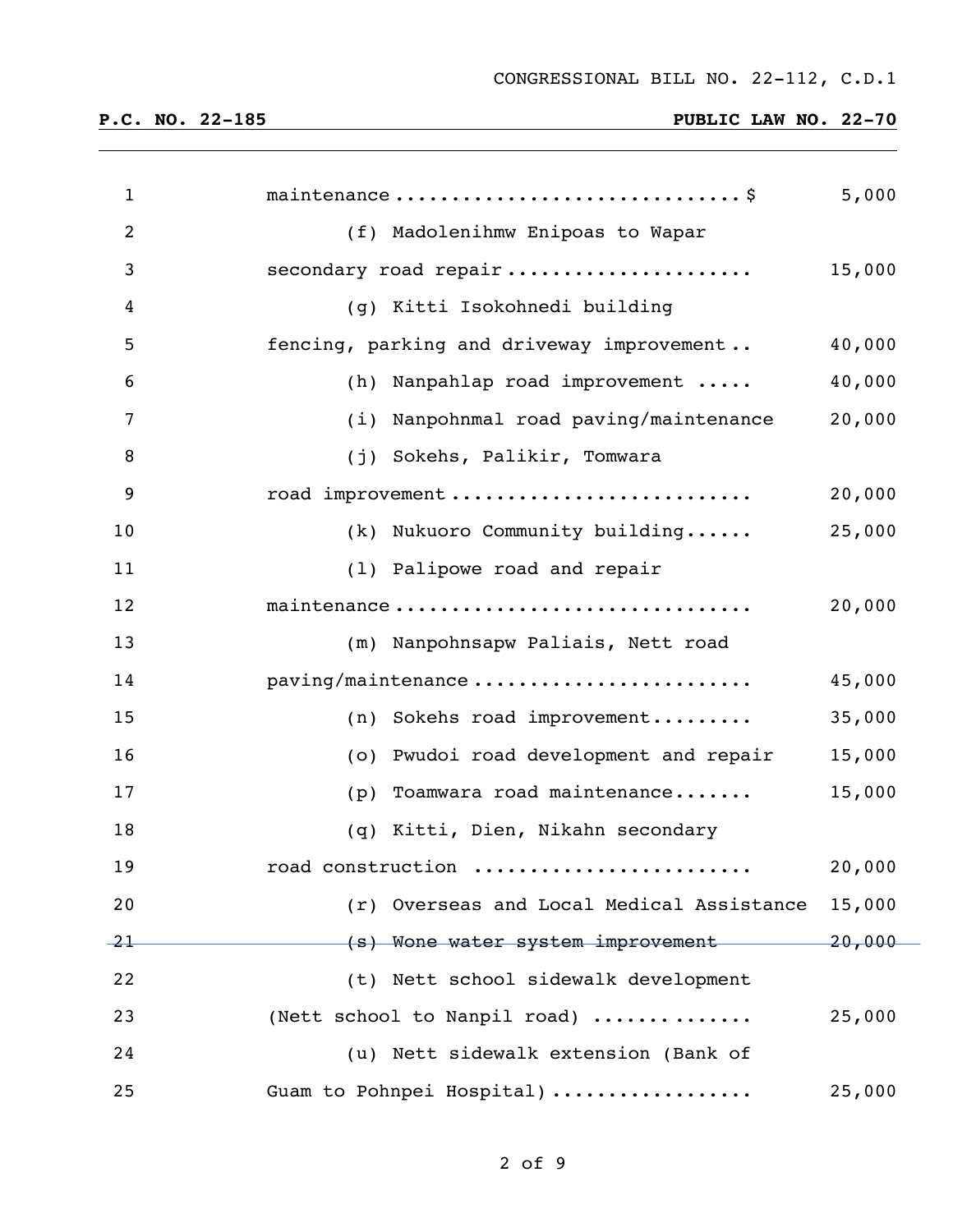| $\mathbf{1}$   | (v) Sokehs road drainage and        |         |
|----------------|-------------------------------------|---------|
| $\overline{2}$ | repair improvement\$                | 25,000  |
| 3              | (2) Election District No. 1         | 500,000 |
| 4              | (a) Sokehs ridge cleaning/road      |         |
| 5              | maintenance                         | 18,000  |
| 6              | (b) Pohrakied sidewalk supplement   | 45,000  |
| $\overline{7}$ | (c) Solar refrigerators/freezers,   |         |
| 8              | solar lights                        | 30,000  |
| 9              | (d) LED lights/Solar lights         | 20,000  |
| 10             | (e) Kaselehlia/PCR retaining        |         |
| 11             | wall supplemental                   | 7,500   |
| 12             | (f) Pohnpei Public Library subsidy  | 15,000  |
| 13             | (g) Nukuoro Municipal Government    |         |
| 14             |                                     | 20,000  |
| 15             | (h) Election District No. 1 Outer   |         |
| 16             | Island internet equipment/rental    | 40,000  |
| 17             | (i) Purchase of Synthetic Thatches  | $-0-$   |
| 18             | (j) Election District No. 1 schools |         |
| 19             | current and prior obligations       | 20,000  |
| 20             | Beautification project<br>(k)       | 20,000  |
| 21             | Nanmohs new road<br>(1)             | 30,000  |
| 22             | Deketik Causeway Boulders<br>(m)    | 20,000  |
| 23             | Deketik Causeway exercise<br>(n)    |         |
| 24             | equipment/installation              | 10,000  |
| 25             | (o) Culvert materials/improvement   | 10,000  |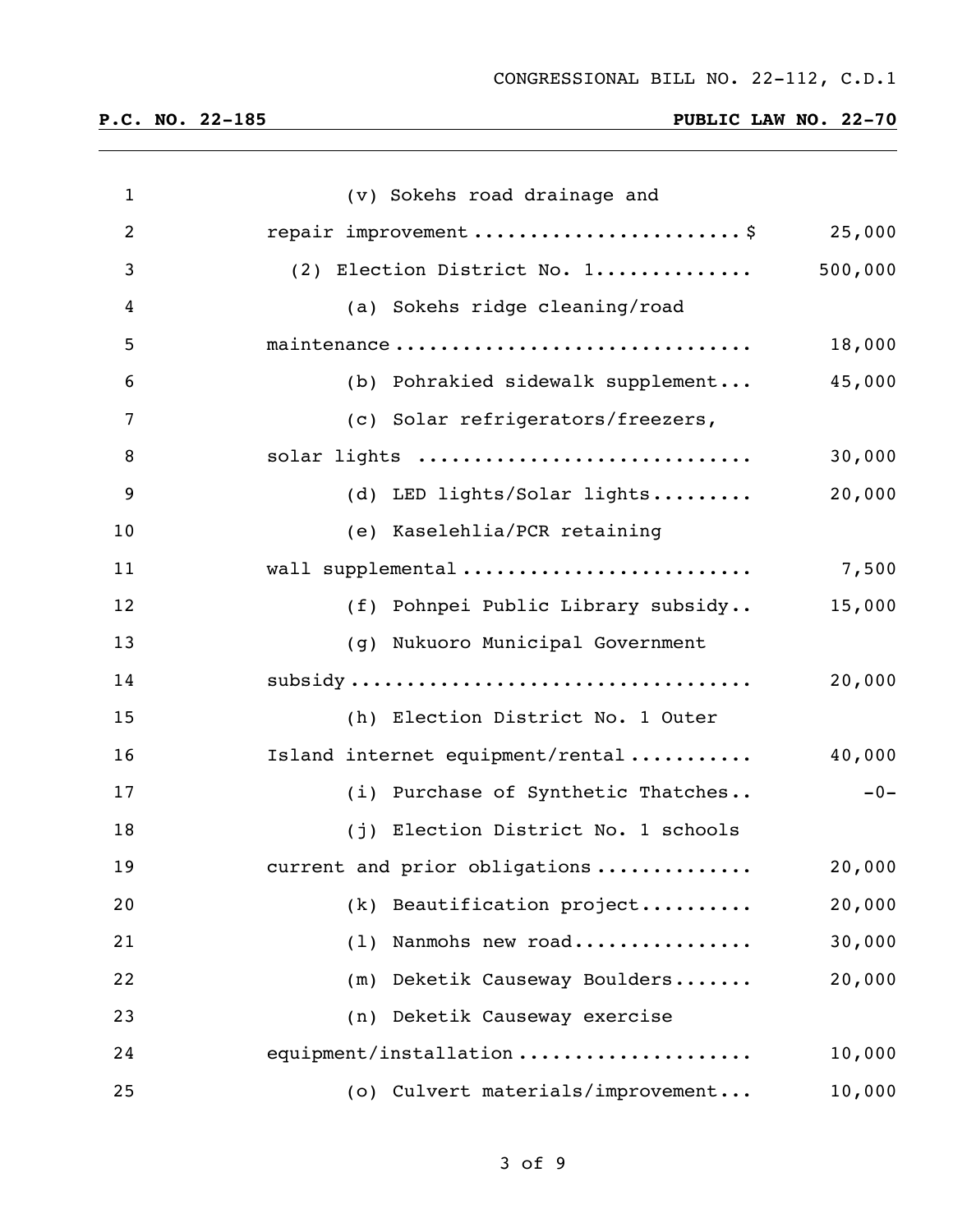| $\mathbf{1}$   | (p) Pohnpei Utility Corporation                |       |
|----------------|------------------------------------------------|-------|
| $\overline{2}$ | (PUC) water plant subsidy\$<br>10,000          |       |
| 3              | 30,000<br>(q) Led lights/Solar                 |       |
| 4              | (r) Sokehs Municipal government                |       |
| 5              | retaining wall<br>54,500                       |       |
| 6              | 30,000<br>(s) Sekere new road                  |       |
| 7              | 20,000<br>(t) Sapwoh Community Nahs renovation |       |
| 8              | (u) Sapwuahfik Community                       |       |
| 9              | 10,000<br>Houses renovation                    |       |
| 10             | (v) Communication solar power                  |       |
| 11             | 10,000<br>source and radios                    |       |
| 12             | (w) Pohnpei State Detective                    |       |
| 13             | 30,000<br>Office Renovation                    |       |
| 14             | 500,000<br>(3) Election District No. 2         |       |
| 15             | 20,000<br>(a) Enpein road improvement          |       |
| 16             | 40,000<br>(b) Medical referral program         |       |
| 17             | 40,000<br>(c) Students' financial assistance   |       |
| 18             | (d) Youths' events, activities and             |       |
| 19             | 10,000                                         |       |
| 20             | (e) Kepine to Sapwalapw road                   | $-0-$ |
| 21             | Nankepira road improvement<br>50,000<br>(f)    |       |
| 22             | Nanphalap road improvement<br>(g)              | $-0-$ |
| 23             | (h) Community Outreach and Advocacy            |       |
| 24             | Program/travel needs<br>25,000                 |       |
| 25             | (i) Flour making machine<br>20,000             |       |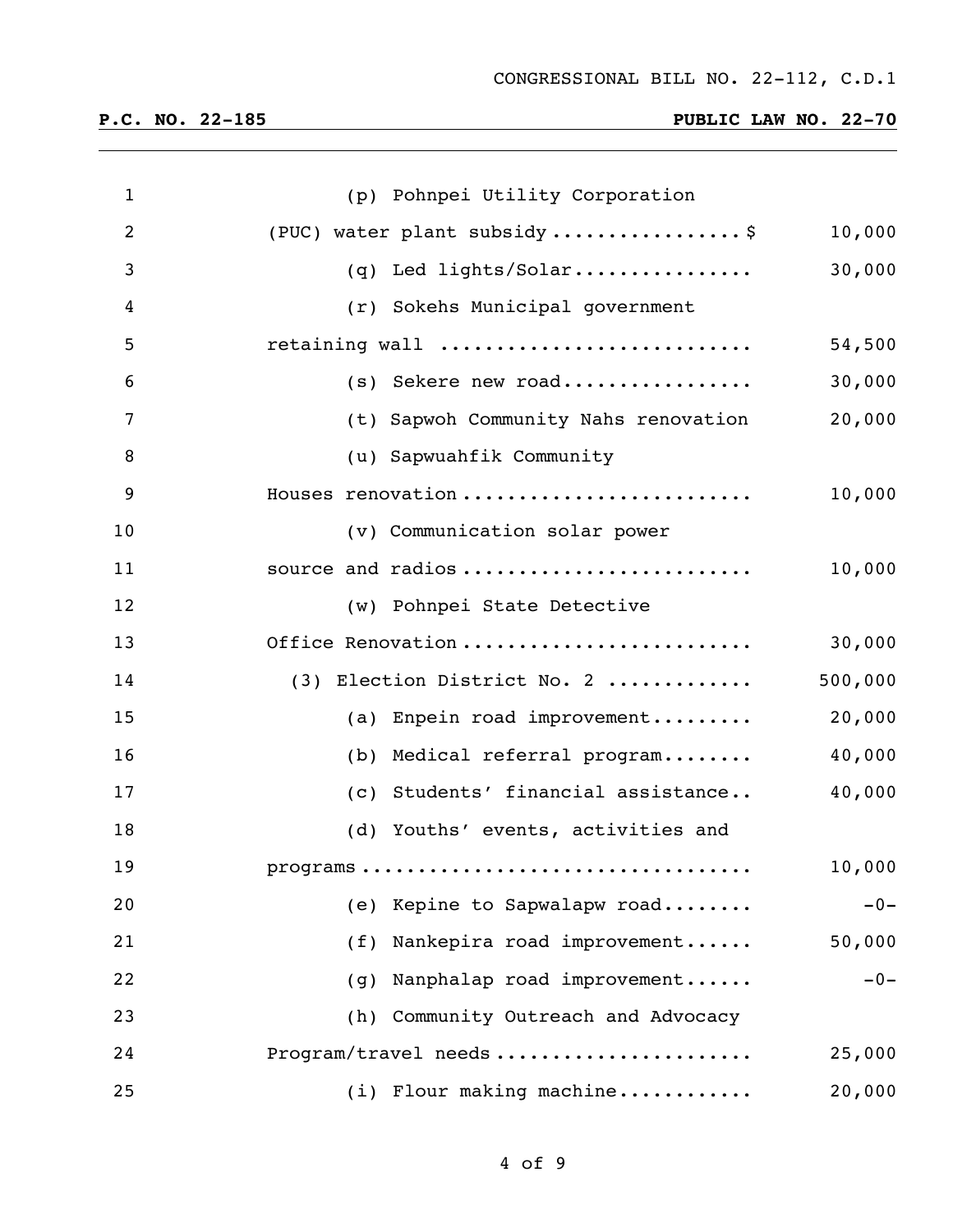| $\mathbf{1}$   | (j) Election District                    |         |
|----------------|------------------------------------------|---------|
| $\overline{2}$ | No. 2 schools computers \$               | 20,000  |
| 3              | (k) Purchase of coral materials/         |         |
| 4              | Equipment rental                         | 50,000  |
| 5              | (1) UCCP Summit Implementation           | 15,000  |
| 6              | (m) Pahnsapw water system improvement    | 30,000  |
| 7              | (n) Election District No. 2 current      |         |
| 8              | and prior obligations                    | 20,000  |
| 9              |                                          | 90,000  |
| 10             | (p) Water delivery system                |         |
| 11             | Improvement                              | 45,000  |
| 12             | (q) Isokohnedi En Wein Kitti P.A. System | 10,000  |
| 13             | (r) Contribution for Senpehn Youth       |         |
| 14             | Organization (SYO)                       | 5,000   |
| 15             | (s) Menintiensapw en Madolenihmw         |         |
| 16             | P.A. system                              | 10,000  |
| 17             | (4) Election District No. 3              | 500,000 |
| 18             | (a) Nett, Dolekei road paying 25,000     |         |
| 19             | (b) Road repair and paving, Pahn-        |         |
| 20             | Sou, Saladak, U                          | 25,000  |
| 21             | (c) Nett ECE activities,                 |         |
| 22             | supplies & equipment                     | 5,000   |
| 23             | (d) Nett Municipal Government            |         |
| 24             | subsidy/public projects                  | 60,000  |
| 25             | (e) U Municipal Government subsidy/      |         |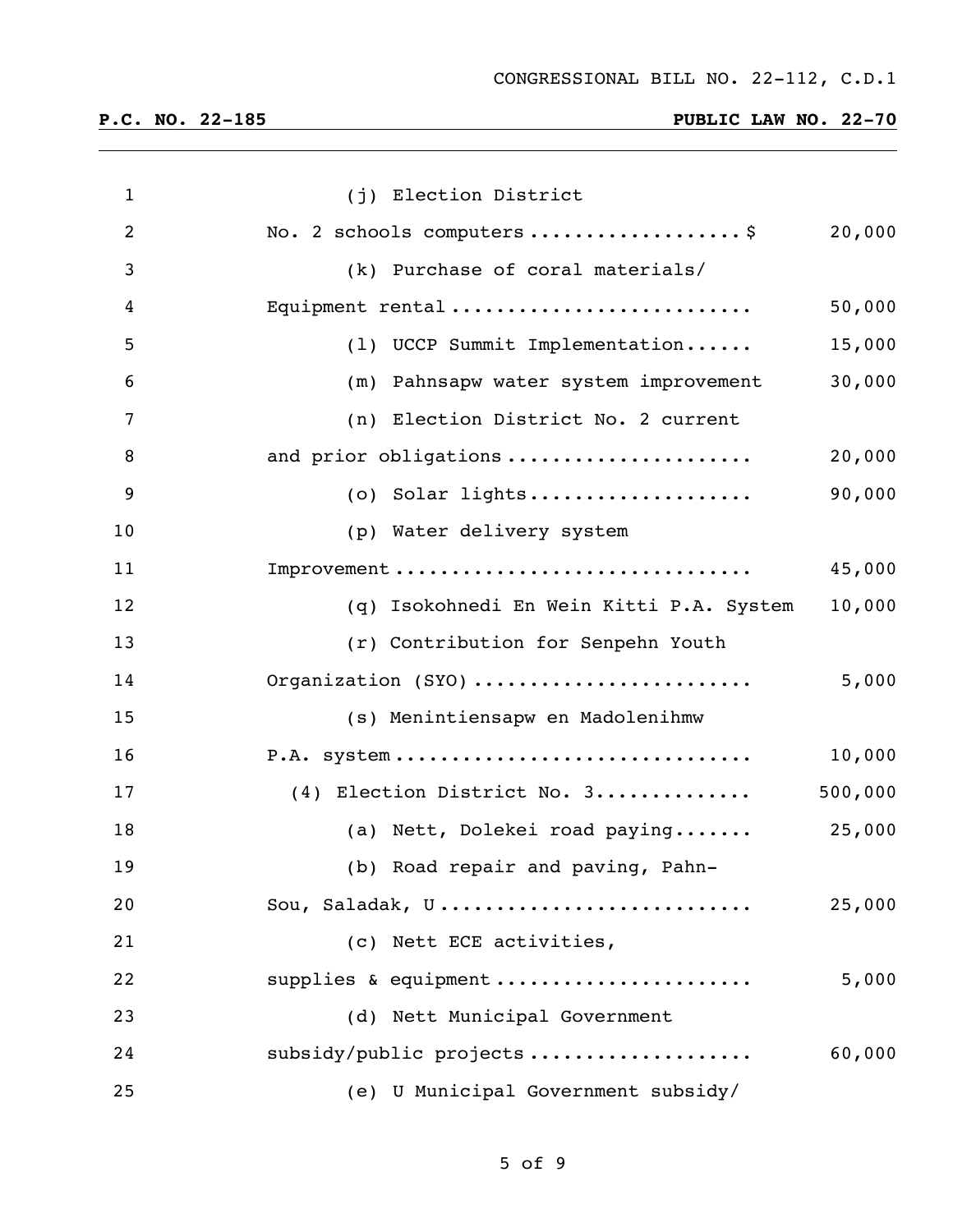| $\mathbf{1}$   |             |                                                                    | 60,000  |
|----------------|-------------|--------------------------------------------------------------------|---------|
| $\overline{2}$ |             | (f) Nett School supplies & equipment                               | 20,000  |
| 3              | (g)         | Awak and Saladak school                                            |         |
| 4              |             | supplies & equipment                                               | 15,000  |
| 5              |             | (h) Awak ECE activities,                                           |         |
| 6              |             | supplies & equipment                                               | 5,000   |
| 7              |             | (i) Saladak ECE activities,                                        |         |
| 8              |             | supplies & equipment                                               | 5,000   |
| 9              | (j)         | Pingelap Municipal subsidy                                         | 20,000  |
| 10             | (k)         | Mwokilloa Municipal subsidy                                        | 20,000  |
| 11             | (1)         | Water tanks and pipes                                              | 50,000  |
| 12             | (m)         | Saladak road repair and paving                                     | 50,000  |
| 13             | (n)         | Medical referral                                                   | 10,000  |
| 14             | (0)         | Community cultural project support                                 | 5,000   |
| 15             | (p)         | Nan Dekehn Rohi road paving                                        | 25,000  |
| 16             | (q)         | Travel to conference                                               | 5,000   |
| 17             | (r)         | Eirike new road                                                    | 45,000  |
| 18             |             | (s) Xavier Freshmen students tuitions                              | 25,000  |
| 19             |             | (t) Nan U Community Center Parking                                 |         |
| 20             |             | Drainage                                                           | 25,000" |
| 21             |             | Section 2. Section 6 of Public Law No. 20-125, as amended by       |         |
|                |             | 22 Public Laws Nos. 20-135, 20-157, 20-179, 21-40, 21-89, 21-141,  |         |
|                |             | 23 21-155, 21-230 and 21-239, is hereby further amended to read as |         |
|                | 24 follows: |                                                                    |         |
| 25             |             | "Section 6. Allotment and management of funds and lapse            |         |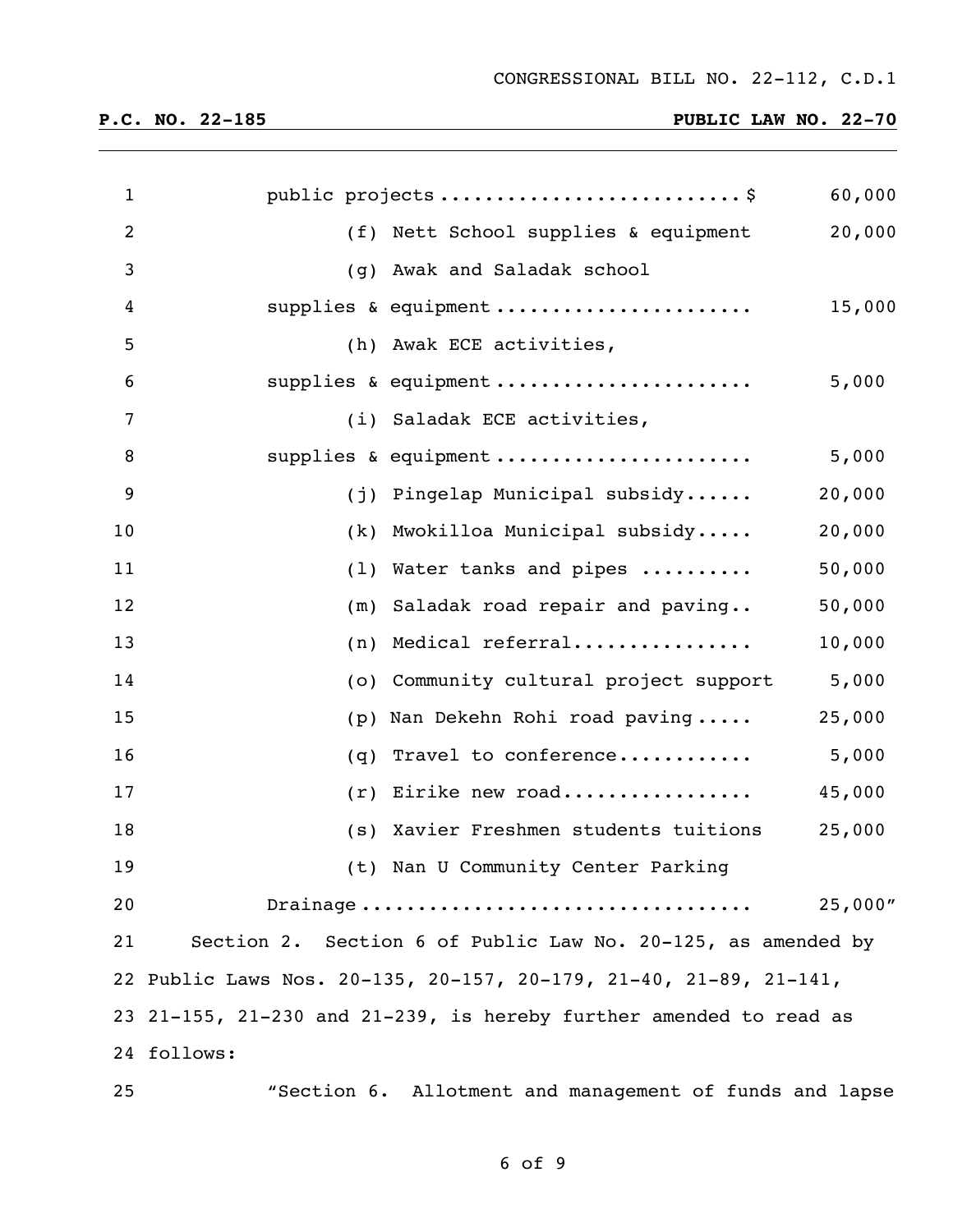| $\mathbf{1}$   | date. All funds appropriated by this act shall be           |
|----------------|-------------------------------------------------------------|
| $\overline{2}$ | allotted, managed, administered and accounted for in        |
| 3              | accordance with applicable laws, including, but not         |
| 4              | limited to, the Financial Management Act of 1979. The       |
| 5              | allottee shall be responsible for ensuring that these       |
| 6              | funds, or so much thereof as may be necessary, are used     |
| 7              | solely for the purpose specified in this act, and that      |
| 8              | no obligations are incurred in excess of the sum            |
| 9              | appropriated. The allottee of the funds appropriated        |
| 10             | under section 2 of this act shall be the Governor of Yap    |
| 11             | State or his designee. The allottee of funds                |
| 12             | appropriated under sections 3 and 4 of this act shall be    |
| 13             | the President of the Federated States of Micronesia or      |
| 14             | his designee; PROVIDED THAT, the allottee of funds          |
| 15             | appropriated under subsections $3(a)$ to $3(q)$ of this act |
| 16             | shall be the Mayor of Lelu Town Government or his           |
| 17             | designee; the allottee of funds appropriated under          |
| 18             | subsection $4(2)(g)$ of this act shall be the Mayor of      |
| 19             | Nukuoro Municipal Government or his designee; the           |
| 20             | allottee of funds appropriated under subsection $4(2)(j)$   |
| 21             | of this act shall be the President of the COM-FSM           |
| 22             | College or his designee; the allottee of funds              |
| 23             | appropriated under subsections $4(1)(s)$ and $4(2)(p)$ of   |
| 24             | this act shall be the Pohnpei Utility Corporation; the      |
| 25             | allottee of funds appropriated under subsections            |

of 9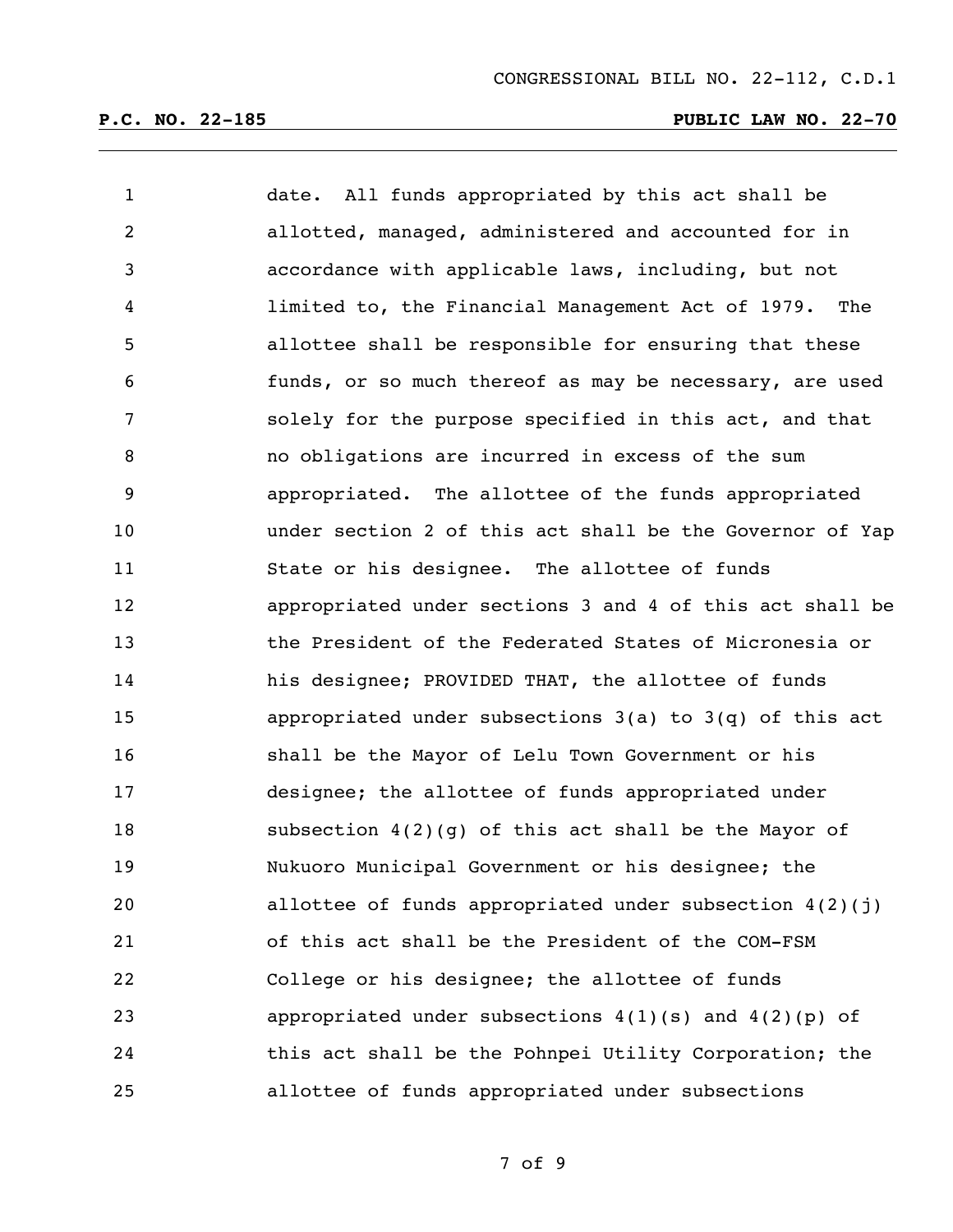| $\mathbf 1$    | $4(2)(a)$ , (b), (c), (d), (e), (f), (h), (i), (k), (l),                  |
|----------------|---------------------------------------------------------------------------|
| $\overline{2}$ | $(m)$ , $(n)$ , $(o)$ , $(q)$ , $(r)$ , $(s)$ and $(v)$ of this act shall |
| 3              | be the Secretary of the Department of Transportation,                     |
| 4              | Communications and Infrastructure or his designee. The                    |
| 5              | allottee of the funds appropriated under subsections                      |
| 6              | $4(4)(j)$ of this act shall be the Mayor of Pingelap                      |
| 7              | Municipal Government or his designee; the allottee of                     |
| 8              | funds appropriated under subsection $4(4)(k)$ of this act                 |
| 9              | shall be the Mayor of Mwokilloa Municipal Government or                   |
| 10             | his designee. The allottee of funds appropriated under                    |
| 11             | subsection $4(4)(m)$ of this act shall be the Pohnpei                     |
| 12             | Transportation Authority. The allottee of the funds                       |
| 13             | appropriated under subsections $5(1)$ and $5(6)$ of this act              |
| 14             | shall be the Governor of Chuuk State or his designee;                     |
| 15             | the allottee of the funds appropriated under subsection                   |
| 16             | 5(2) of this act shall be the Mortlocks Island                            |
| 17             | Development Authority (MIDA); the allottee of the funds                   |
| 18             | appropriated under subsection 5(3) of this act shall be                   |
| 19             | the Mayor of Weno Municipal Government or his designee;                   |
| 20             | the allottee of the funds appropriated under subsection                   |
| 21             | 5(4) of this act shall be the Southern Namoneas                           |
| 22             | Development Authority; the allottee of the funds                          |
| 23             | appropriated under subsection 5(5) of this act shall be                   |
| 24             | the Faichuk Development Authority. The authority of the                   |
| 25             | allottee to obligate funds appropriated by this act                       |